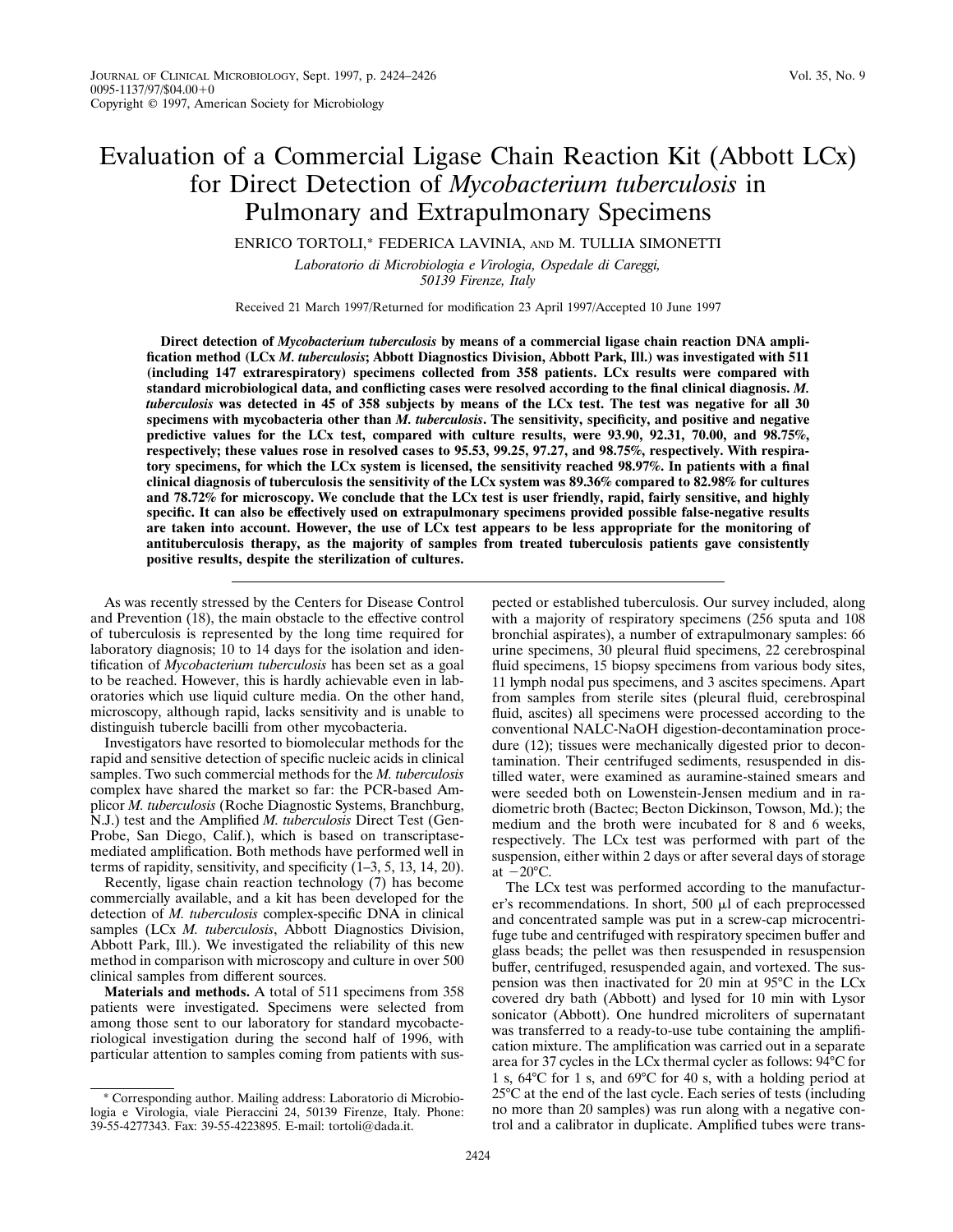| Specimen       |                                                    | No. of specimens for which <i>M. tuberculosis</i> culture results were: |                                                    |          |                       |                         |                   |                   |
|----------------|----------------------------------------------------|-------------------------------------------------------------------------|----------------------------------------------------|----------|-----------------------|-------------------------|-------------------|-------------------|
|                | Positive and LC <sub>x</sub> test<br>results were: |                                                                         | Negative and LC <sub>x</sub> test<br>results were: |          | Sensitivity<br>$(\%)$ | Specificity<br>$( \% )$ | $PPV^a$<br>$(\%)$ | $NPV^b$<br>$(\%)$ |
|                | Positive                                           | Negative                                                                | Positive                                           | Negative |                       |                         |                   |                   |
| All            | 77                                                 |                                                                         | 33                                                 | 396      | 93.90                 | 92.31                   | 70.00             | 98.75             |
| Smear positive | 69                                                 |                                                                         | 20                                                 | 24       | 97.18                 | 54.54                   | 77.53             | 92.31             |
| Smear negative | 8                                                  |                                                                         | 13                                                 | 372      | 72.72                 | 96.62                   | 38.09             | 99.20             |
| Respiratory    | 67                                                 |                                                                         | 32                                                 | 264      | 98.53                 | 89.19                   | 67.68             | 99.62             |
| Nonrespiratory | 10                                                 | 4                                                                       |                                                    | 132      | 71.43                 | 99.25                   | 90.91             | 97.06             |

TABLE 1. Initial comparison of the LCx test with culture for the detection of *M. tuberculosis*

*<sup>a</sup>* PPV, positive predictive value.

*b* NPV, negative predictive value.

ferred unopened to the carousel of the LCx analyzer which directly detects the amplification products by a microparticle enzyme immunoassay (8) and displays the results as fluorescence rates, which are compared to the calibrator rate. If the rate exceeded 30% of the average calibrator rate, the results were considered positive.

**Results.** Mycobacteria grew in 112 of 511 specimens tested; 82 of them (39 patients) were identified as *M. tuberculosis*, while the remaining 30 (15 patients) were identified as nontuberculous species (11 *Mycobacterium xenopi* isolates, 8 *Mycobacterium kansasii* isolates, 6 *Mycobacterium avium* isolates, 2 *Mycobacterium intracellulare* isolates, and one isolate each of *Mycobacterium chelonae*, *Mycobacterium genavense*, and *Mycobacterium gordonae*). Acid-fast bacilli were seen in 115 specimens; of 88 mycobacteria isolated, 71 belonged to the species *M. tuberculosis.*

As summarized in Table 1, the LCx assay was positive for 110 specimens from 45 patients. For 77 of 110 specimens, *M. tuberculosis* grew in culture. Overall sensitivity, specificity, and positive and negative predictive values of the LCx test were, in comparison with culture results, 93.90, 92.31, 70.00, and 98.75%, respectively. As expected, sensitivity was higher (97.18%) for smear-positive than for smear-negative specimens (72.72%).

When pulmonary and nonpulmonary specimens were considered separately (Table 1), the sensitivity and specificity were found to be 98.53 and 89.19%, respectively, for respiratory tract specimens (for which the LCx kit is licensed) and 71.43 and 99.25, respectively, for extrapulmonary specimens as a whole.

None of the 30 specimens yielding mycobacteria other than *M. tuberculosis* in culture was LCx positive.

Thirty-three LCx-positive specimens remained negative in culture; 28 of them, however, were collected from patients in whom tubercle bacilli had been previously isolated (the mean time elapsed from the last positive culture was 95 days; range, 20 days to 14 months). Microscopy was still positive in many instances (71%). The remaining five patients had neither previous nor subsequent *M. tuberculosis* growth in culture. Revision of medical records was possible for three of these patients; two of them had a clinical diagnosis of tuberculosis on the basis of X rays, signs, and symptoms, while no evidence of disease was found in the remaining three.

After resolution of the discrepancies (the 28 samples from patients with previous *M. tuberculosis*-positive cultures and the two samples from patients with clinical signs of tuberculosis were considered true positives) three false-positive results, including two from patients for whom no clinical information was available, and five false-negative results remained. Sensitivity, specificity, and positive and negative predictive values for LCx were thus 95.53, 99.25, 97.27, and 98.75%, respectively (Table 2).

**Discussion.** The ligase chain reaction is based on the joining, catalyzed sequentially by polymerase and ligase, of two performed oligonucleotide probes specific for adjacent sequences in the target DNA, once such segments are hybridized with the complementary sequences (7). Thermal cycles allow exponential generation of the bound oligonucleotides because of the continuous hybridization with the target sequence followed by denaturation. The two oligonucleotides used in the LCx reaction (16) are linked to different haptens, one for capture and the other for detection. Therefore, only bound products have both haptens and are revealed in a microparticle enzyme immunoassay. In the LCx automatic system an enzyme conjugate captured by the amplified ligase products causes the substrate to emit a fluorescence signal related to their concentration. A clear-cut distinction between negative and positive results was

TABLE 2. Assessment of the LCx test results after resolution of discrepancies with the clinical diagnosis of tuberculosis

| Specimen       |                                                    | No. of specimens for which clinical diagnosis | of tuberculosis was:                               |          |                       |                       |                            |                   |
|----------------|----------------------------------------------------|-----------------------------------------------|----------------------------------------------------|----------|-----------------------|-----------------------|----------------------------|-------------------|
|                | Positive and LC <sub>x</sub> test<br>results were: |                                               | Negative and LC <sub>x</sub> test<br>results were: |          | Sensitivity<br>$(\%)$ | Specificity<br>$(\%)$ | PPV <sup>a</sup><br>$(\%)$ | $NPV^b$<br>$(\%)$ |
|                | Positive                                           | Negative                                      | Positive                                           | Negative |                       |                       |                            |                   |
| All            | 107                                                |                                               |                                                    | 396      | 95.53                 | 99.25                 | 97.27                      | 98.75             |
| Smear positive | 89                                                 |                                               |                                                    | 24       | 97.80                 | 100                   | 100                        | 92.31             |
| Smear negative | 18                                                 |                                               |                                                    | 372      | 85.71                 | 99.20                 | 85.71                      | 99.20             |
| Respiratory    | 96                                                 |                                               |                                                    | 264      | 98.97                 | 98.97                 | 96.96                      | 99.62             |
| Nonrespiratory | 11                                                 |                                               |                                                    | 132      | 73.33                 | 100                   | 100                        | 97.06             |

*<sup>a</sup>* PPV, positive predictive value.

*<sup>b</sup>* NPV, negative predictive value.